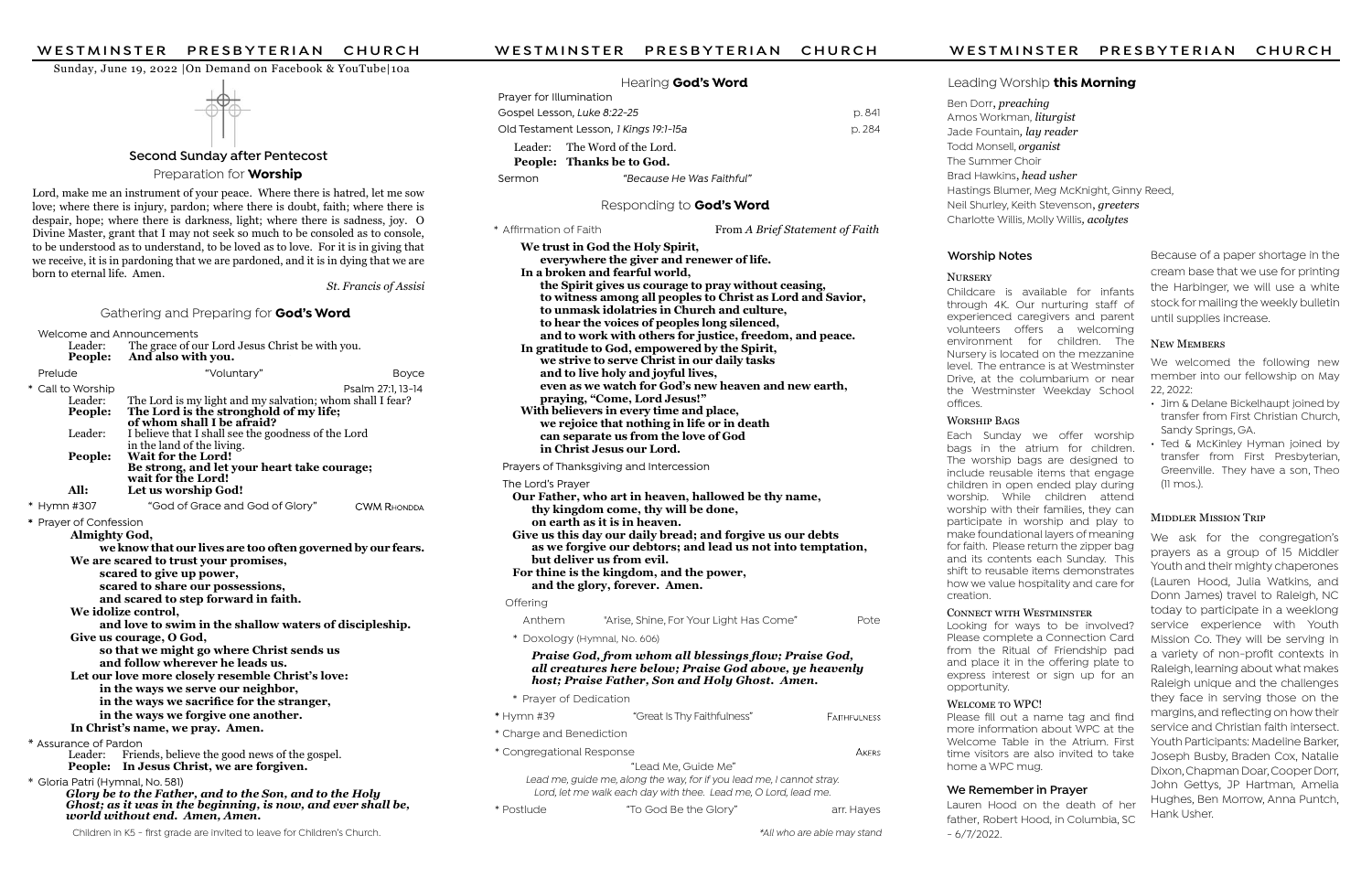### wpcgreenville | wpc-online.org | 2310 Augusta St.

# the



### From the Pews, Amanda Brinkley

VOLUME LXXV| June 19, 2022 | No. 7

### THE HARBINGER

Westminster Presbyterian Church 2310 Augusta Street Greenville, South Carolina 29605 (864) 232-2424 www.wpc-online.org THE HARBINGER: (USPS No. 764160) Published weekly by the Westminster Presbyterian Church, 2310 Augusta Street, Greenville SC 29605. Periodical postage paid at Greenville SC 29605.

CALENDAR OF EVENTS June 19-26, 2022

### OPEN MINDS • Gathering@WPC OPEN MINDS • Serving with WPC IT'S ELEMENTARY, REGISTRATION

Sunday, June 19 Second Sunday after Pentecost Middler Mission Trip 9:40a Sunday Session Meeting 10:00 Worship Service 11:00 After Worship Fellowship with donuts

Monday, June 20 Middler Mission Trip

Tuesday, June 21 Middler Mission Trip 12:00p Al-Anon Group Meeting

Wednesday, June 22 Middler Mission Trip 1:30p Pleasant Valley Connection Camp

Thursday, June 23 Middler Mission Trip

Friday, June 24 Middler Mission Trip 12:00p Luncheon Group Meeting

### Sunday, June 26

Third Sunday after Pentecost Senior High Mission Trip 9:40a Sunday Session Meeting 10:00 Worship Service 11:00 After Worship Fellowship with donuts

### Church Staff

Ben Dorr Pastor & Head of Staff bdorr@wpc-online.org

Leigh Stuckey Associate Pastor lstuckey@wpc-online.org

Mary Kathleen Duncan Associate Pastor mkduncan@wpc-online.org

Lauren Slingerland Associate Pastor lslingerland@wpc-online.org

Julia Watkins Associate Pastor jwatkins@wpc-online.org

Amos Workman Parish Associate aworkman@wpc-online.org

Rosemary Hughes Interim Director of Music rhughes@wpc-online.org

It's Elementary is an after school faith formation group for children in 1st grade-5th grade that meets on Wednesdays during the school year from 2:30-4:30p. Our theme for next school year is "The Life and Teachings of Jesus." Children will learn about Jesus Christ through Bible study, recreation, crafts and games. Registration is required and the link is available on the church website. Register today!

### 2022 GRADUATE

Lauren Hood Associate Director of Youth Ministry lhood@wpc-online.org

> Kathryn Knauer Children's Choir Coordinator kknauer@wpc-online.org

Todd Monsell Organist tmonsell@wpc-online.org

Cara Puntch Weekday School Director cpuntch@wpc-online.org

Michelle Little Office Manager michelle@wpc-online.org

> Wendy Bagley Secretary

wendy@wpc-online.org Aly Friend Director of Nurseries

alyfriend@wpc-online.org Steve Philips Building Supervisor

sphillips@wpc-online.org

This summer, serve alongside other WPC folks with partner agency, Project Host, whose mission is to use food as a tool to nourish the hungry and train the unemployed. Volunteers will prepare, serve, and clean up a meal for our vulnerable neighbors. This is a great way to extend hospitality while getting a glimpse of some of the inequities in our own backyard. Volunteer shifts for ages 15+ are 2nd Tuesdays (July 12, August 9), 9a-1p. Contact Julia Watkins or write "Project Host" on your Connection Card to sign up.

This summer, WPC is partnering with Pleasant Valley Connection to offer enrichment opportunities with under-resourced children in their summer camp. To volunteer, contact Julia Watkins or write "PVC" on your Connection Card.

### PROJECT HOST SOUP KITCHEN

# OPEN!

Mary Ashmore Kevin Lancaster Tony Atkins Lisa Mangione Jeff Beck Rob Morgan Emily Busby Carl Muller Caroline Clark Mae Todd Mullins Durden Collins Laura Williams Sanders

Jacob Barker Nikki Grumbine Marian Carpenter Bill Holt Lindsey Donlan Ginny Reed Carroll Farmer Jordan Smith Zach Freeman Tom Vanderbloemen Susan Grier Parks Workman

### OPEN MINDS • Serving with WPC **SUMMER DONUTS**

Each year Women of Westminster offers scholarships to provide financial aid among college and graduate student membership within our church. This year, Westminster is also partnering with a local agency, Fostering Great Ideas, so that a portion of funds will support college-bound students in the foster care system. Any Westminster member who will be furthering their education in the fall is eligible to apply. Applications are available from the church office or online at www.wpc-online.org. Applicants may contact Coleman Dixon (colemandixon@hotmail. com) with any questions. The deadline is Friday, June 24, 2022. Church members are reminded that memorials and donations may be designated to this scholarship fund to aid in its continuation.

# PLEASANT VALLEY SUMMER CAMP

This summer marks a decade since my father, Sam, passed away and my son, Sam, was born. My pregnancy was intertwined with my dad's illness from the start: the day I found out I was expecting was the day the pathology report confirmed my dad's lymphoma diagnosis. My son was born in June and just two short months later we lost my dad. I stumbled through life with a newborn and bitter grief. It was a storm that at the time I could not see out of—I could not, in my sadness and in my sleep deprivation, trust that the Lord would get me to

the other side.

We all understand the feelings of despair and distress the disciples faced in today's passage in Luke. We have all ridden on the boat through the proverbial storm with what felt like Jesus asleep at the wheel. But with the passage of time and the gift of hindsight, we realize that He was beside us all along. Jesus is with us to calm the storm. He is not asking us to simply get in and ride it out; He is asking us "to go over to the other side of the lake" with Him. Through the storm, through the trial. We are called to walk by faith, with Jesus, through our life's storms, and He will deliver us to the other side. The hard reality of the trust in this relationship is that He may show us through the storm in a night or in 10 years— the timeline is always His.

Faith is always easier when life is sunny than when storms rage around us. Yet, as Oswald Chambers writes: "Faith by its very nature must be tried, and the real trial of faith is not that we find it difficult to trust God, but that God's character has to be cleared in our own minds." There are storms all around us these days, and one thing I know for sure is that our Lord is grieving with us through them. As He captains our boat to the other side of the unspeakable tragedies in our world, in our lives, He is in control. As today's scripture directs, Jesus "commands" our way through the weight of it all. Let us all trust in Him to brighter days.

A graduate was missed in last week's bulletin. Maxwell Gassner graduated from Brashier Charter High School.

### WOMEN OF WESTMINSTER SCHOLARSHIP

### THE SESSION The Class of 2023

### The Class of 2024

Hastings Blumer Toni Paylor Laura Cox Neil Shurley Jay Culclasure Keith Stevenson Ross Glidewell **Lesley Usher** Jara Jones LeAnne White Meg McKnight Russ Williams

### The Class of 2025

As a congregation that prays with and for one another, Westminster invites you to share your prayer requests using the cards located in the Ritual of Friendship pad at the end of each pew. You may complete a card and leave it in the offering plate so that the pastors and/or prayer chain team may pray for you. If you wish to join the prayer chain, please indicate that on your card.

### OPEN HEARTS • Caring@WPC

### PRAYER REQUESTS

Want to help with afterworship donuts throughout the summer? Join the Hospitality Team! Volunteers help with church-wide gatherings as they are able throughout the year. Write "Hospitality Team" on your Connection Card or contact Julia Watkins to get connected.

# W E S T M I N S T E R PRESBYTERIAN CHURCH<br> **O** O D W pc g reenville | wpc-online.org | 2310 Augusta St.<br>
THE HARBINGER CALENDAR OF EVENTS